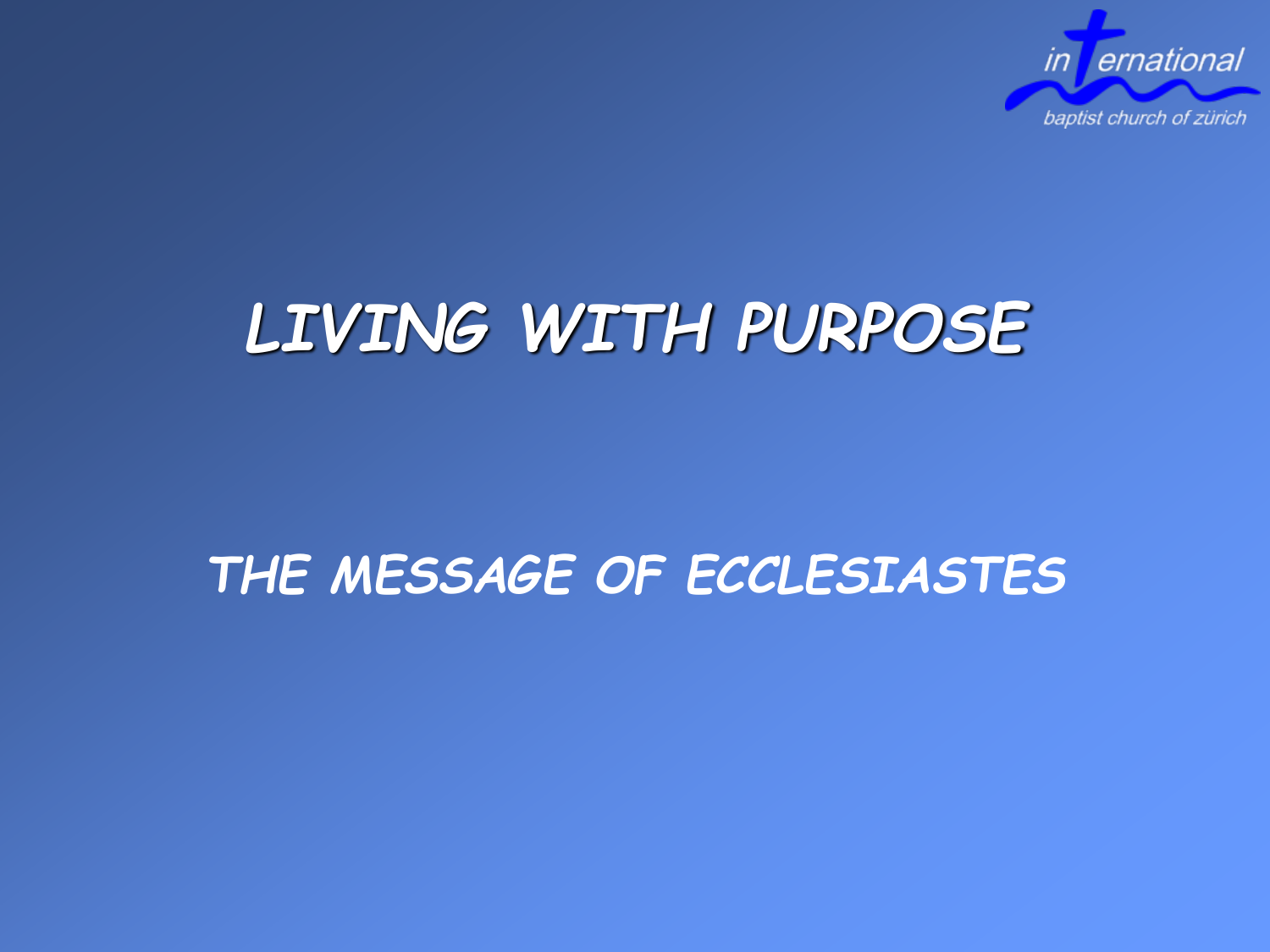

baptist church of zürich

# *Ecclesiastes 1 (NIV)*

**<sup>1</sup> The words of the Teacher, son of David, king in Jerusalem:**

**<sup>2</sup> "Meaningless! Meaningless!" says the Teacher. "Utterly meaningless! Everything is meaningless."**

**<sup>3</sup> What do people gain from all their labors at which they toil under the sun?**

**<sup>4</sup> Generations come and generations go, but the earth remains forever.**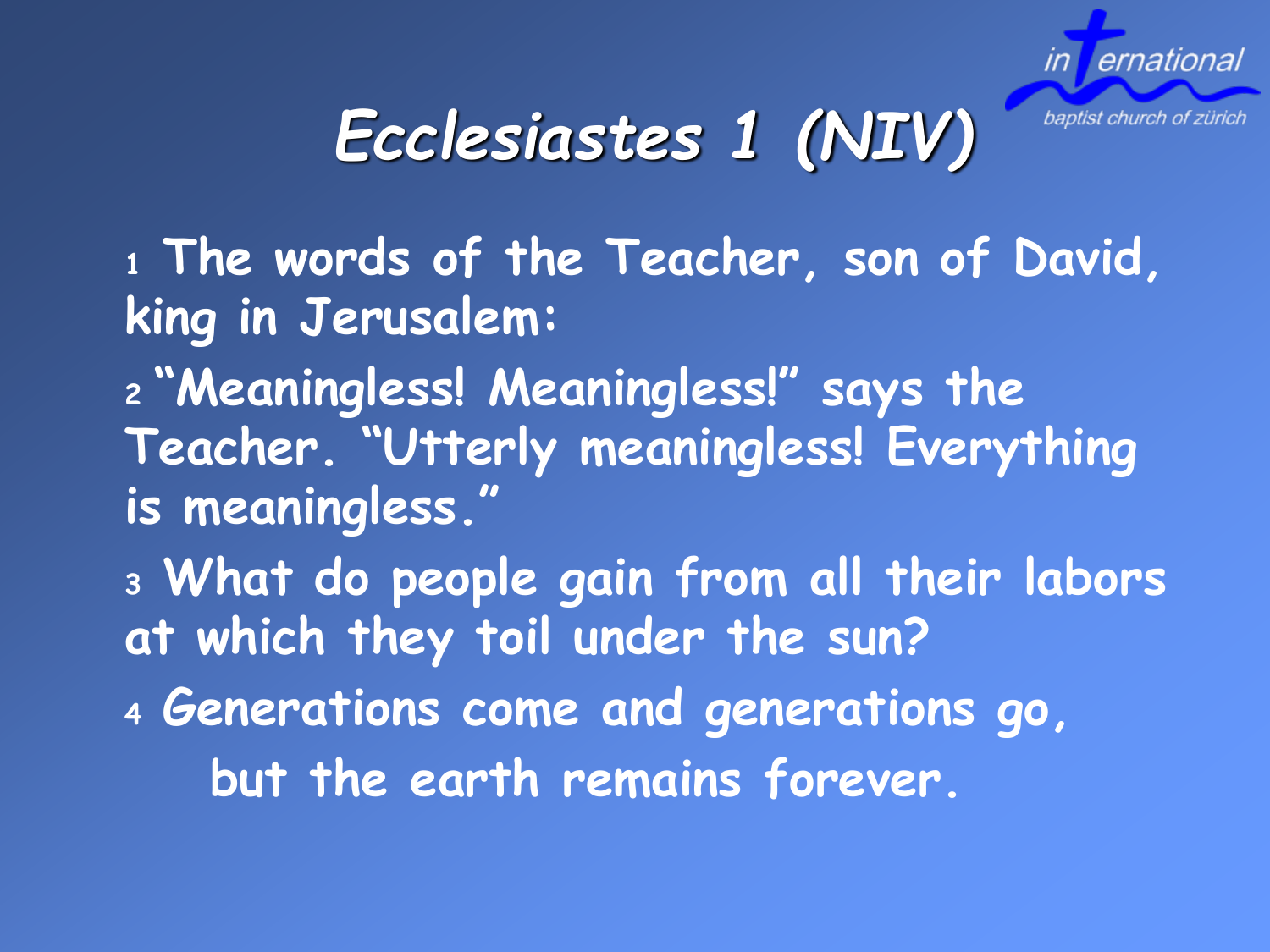



### **Wisdom Is Meaningless**

**<sup>12</sup> I, the Teacher, was king over Israel in Jerusalem. <sup>13</sup> I applied my mind to study and to explore by wisdom all that is done under the heavens. What a heavy burden God has laid on mankind! <sup>14</sup> I have seen all the things that are done under the sun; all of them are meaningless, a chasing after the wind.**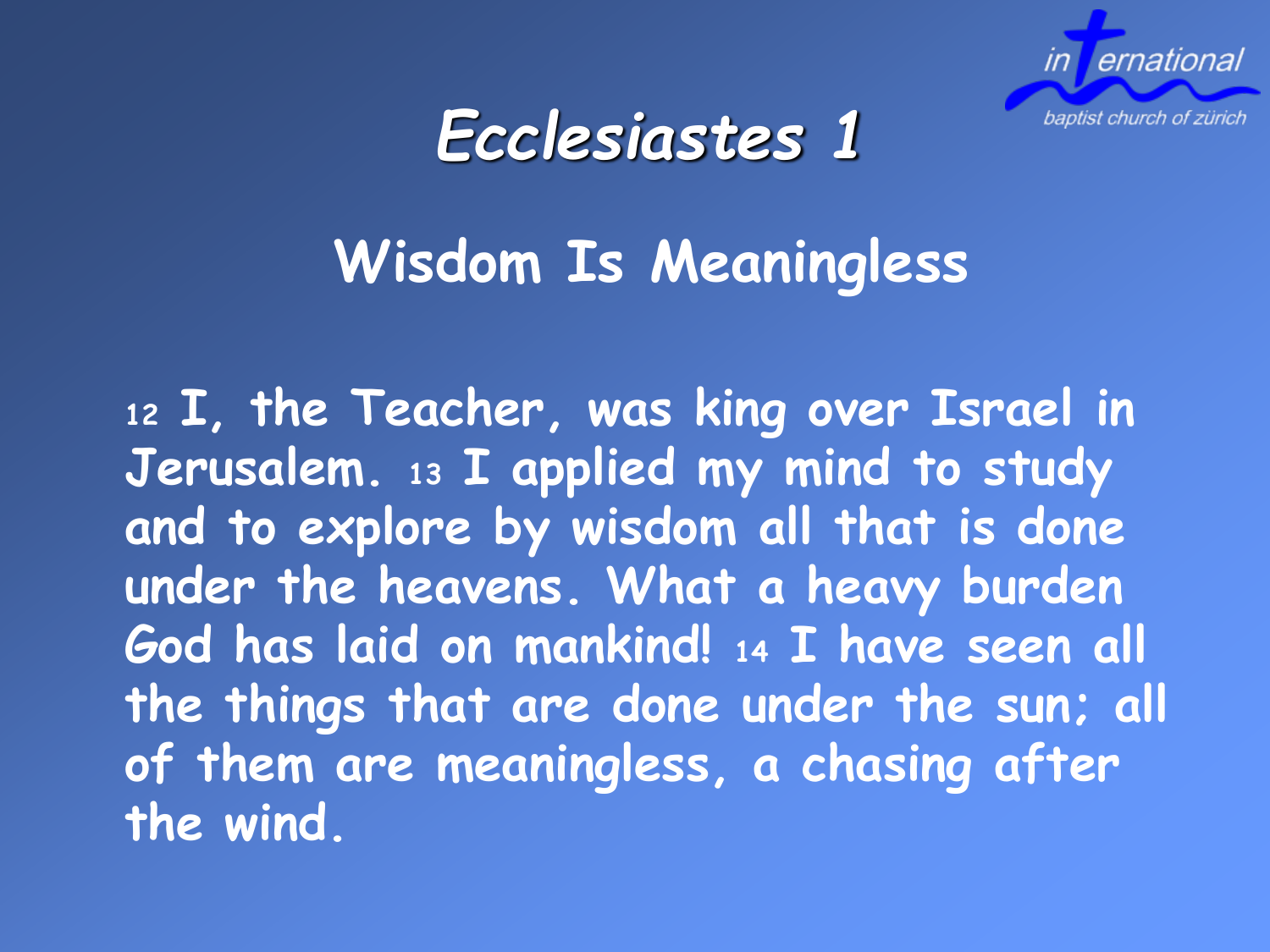



### **Pleasures Are Meaningless**

**<sup>1</sup> I said to myself, "Come now, I will test you with pleasure to find out what is good." But that also proved to be meaningless. <sup>2</sup> "Laughter," I said, "is madness. And what does pleasure accomplish?"**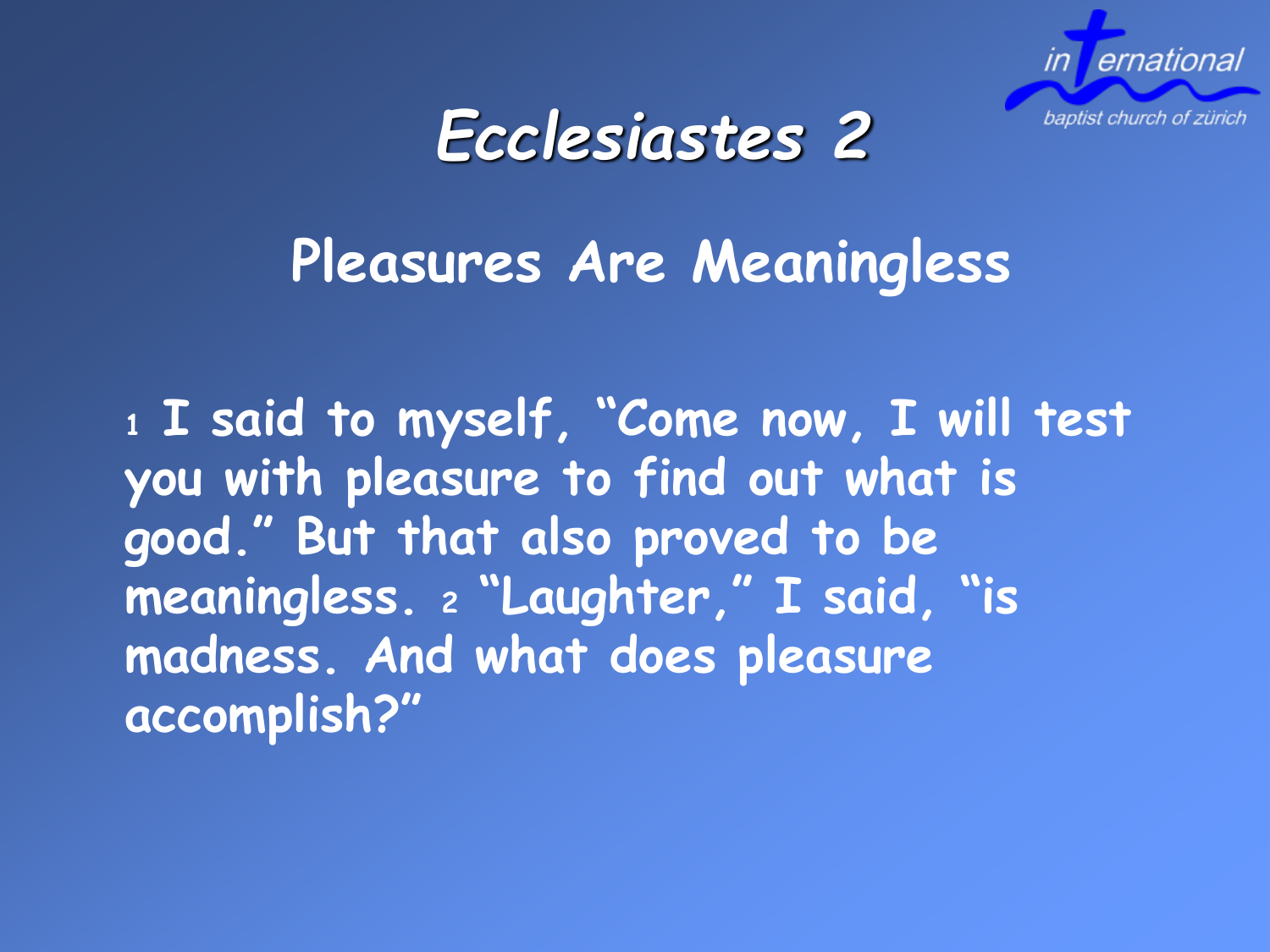



### **Work Is Meaningless**

**<sup>17</sup> So I hated life, because the work that is done under the sun was grievous to me. All of it is meaningless, a chasing after the wind. <sup>18</sup> I hated all the things I had toiled for under the sun, because I must leave them to the one who comes after me.**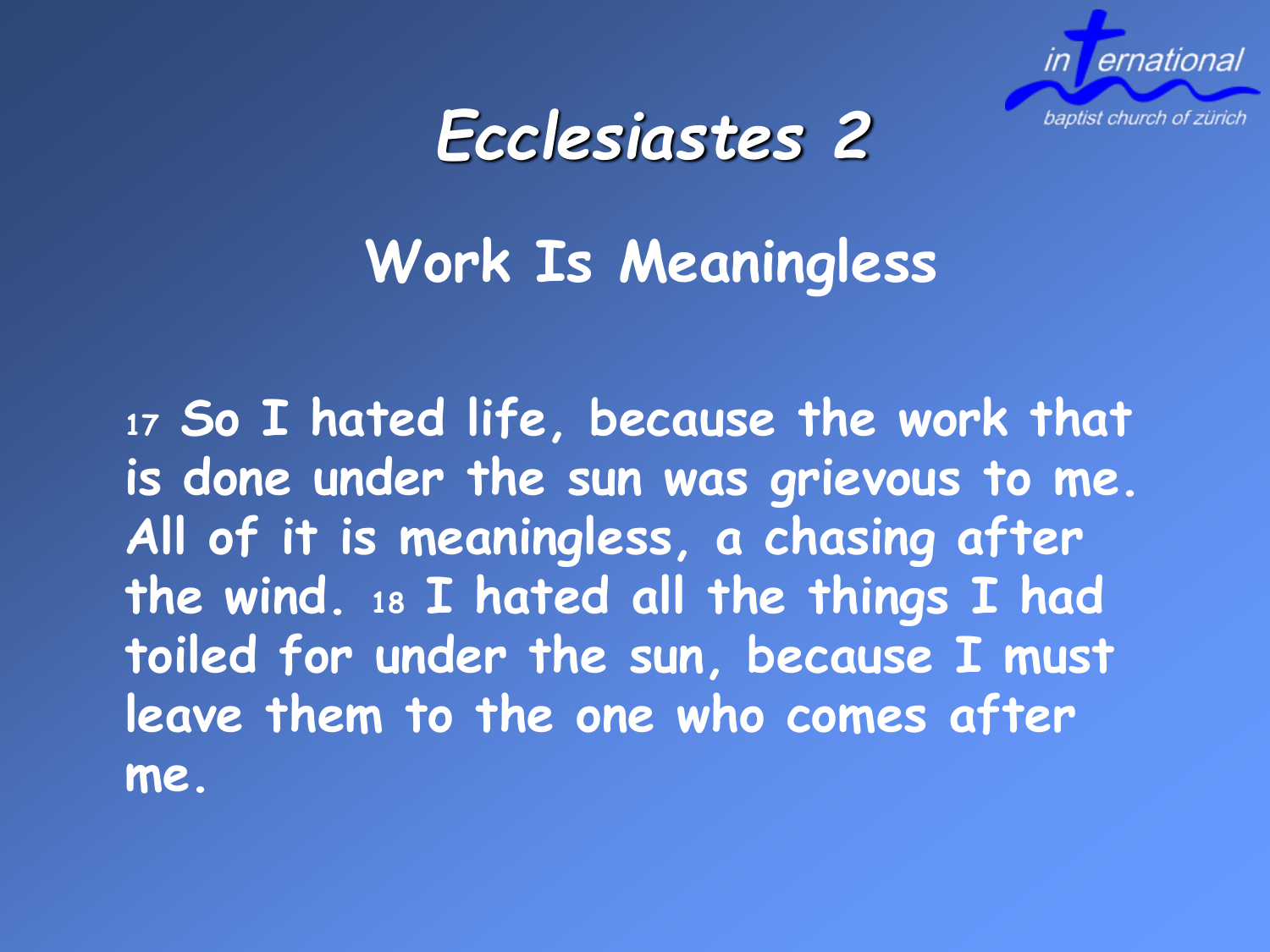



### **Wealth is Meaningless**

**<sup>10</sup> Whoever loves money never has enough; whoever loves wealth is never satisfied with their income.This too is meaningless.**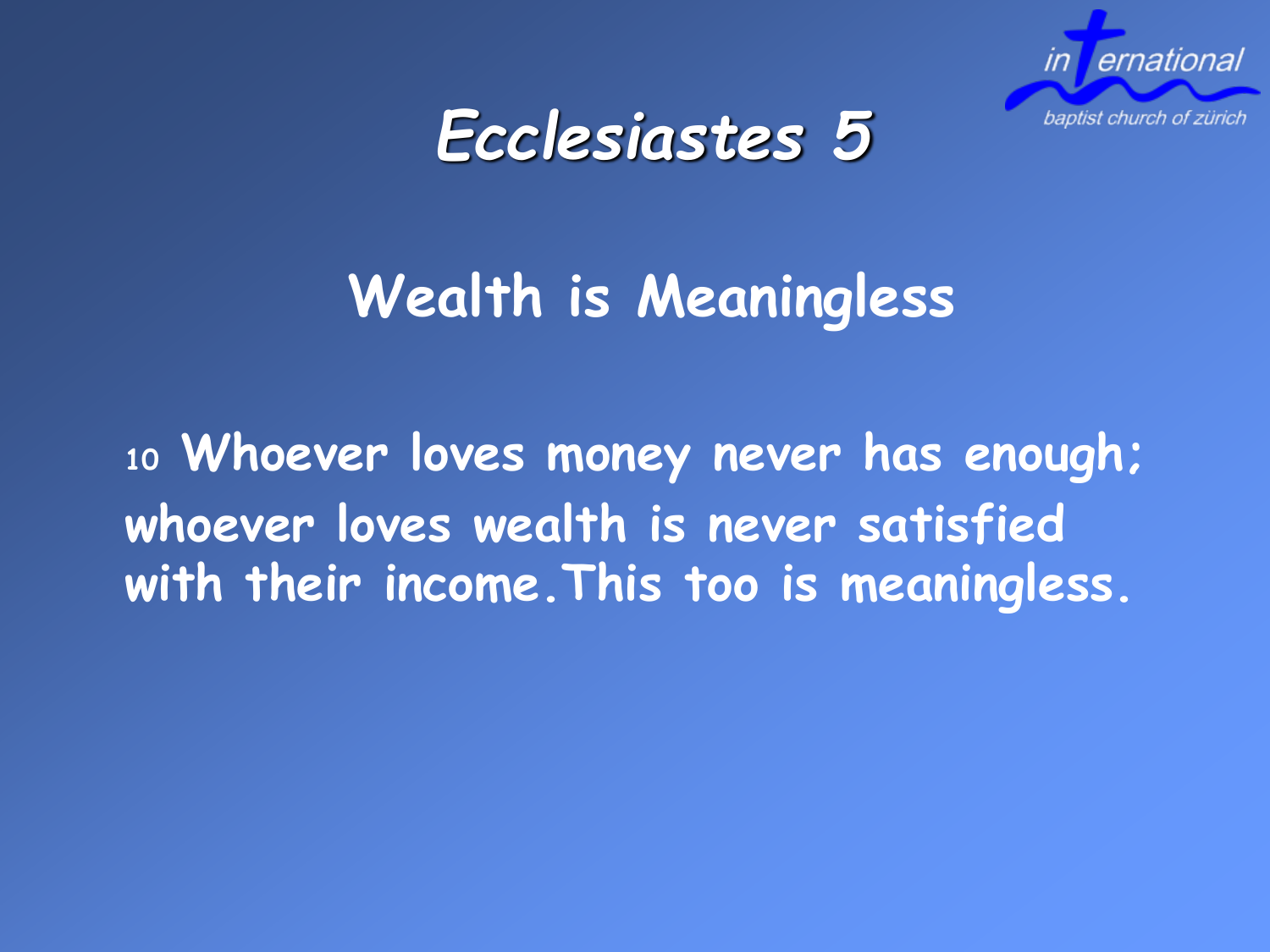



**<sup>1</sup>There is a time for everything, and a season for every activity under the heavens...**

**<sup>11</sup> He has made everything beautiful in its time. He has also set eternity in the human heart; yet[a] no one can fathom what God has done from beginning to end.**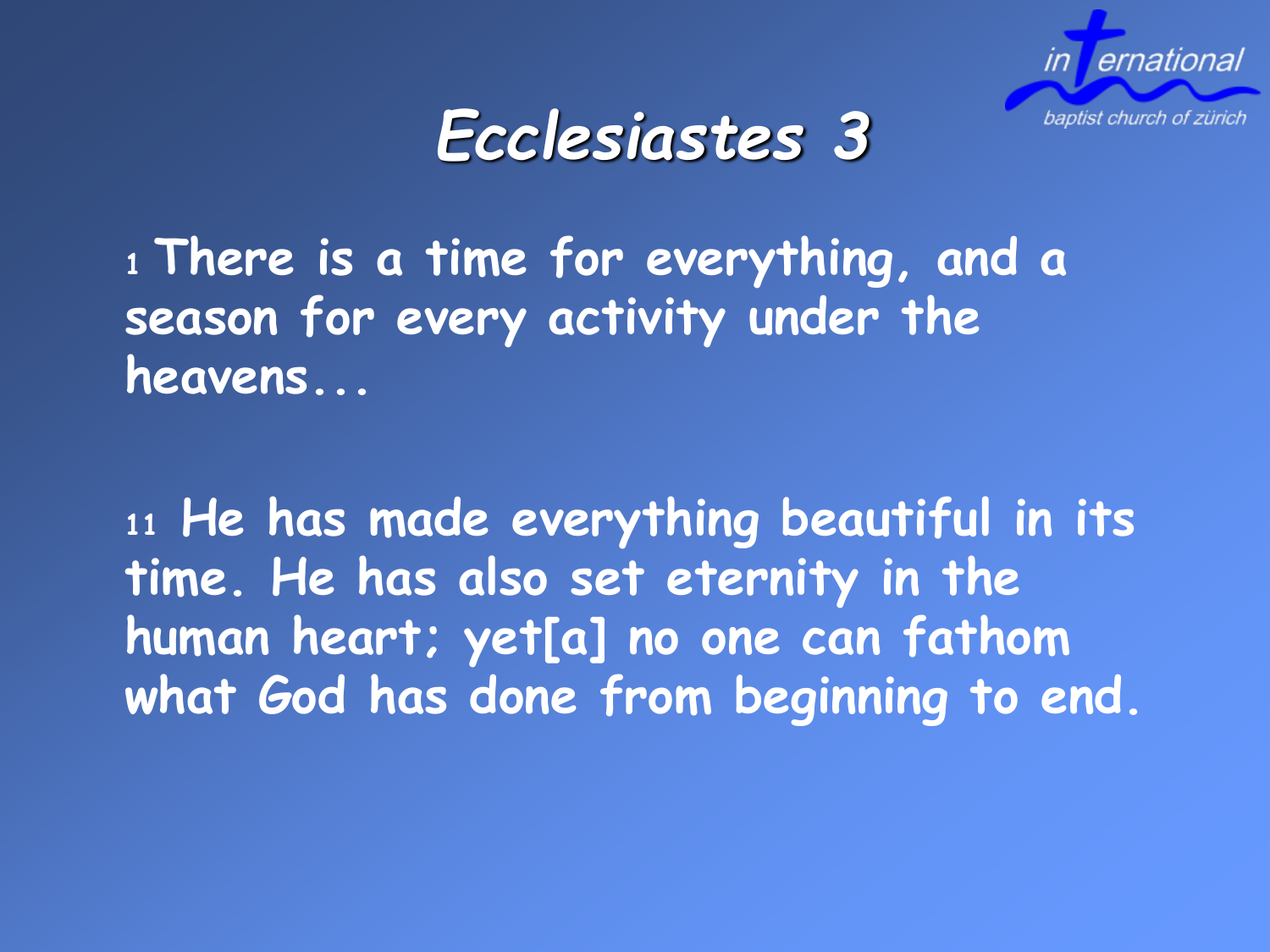

### *Ecclesiastes 12*

**<sup>1</sup> Remember your Creator in the days of your youth, before the days of trouble come and the years approach when you will say, "I find no pleasure in them!"**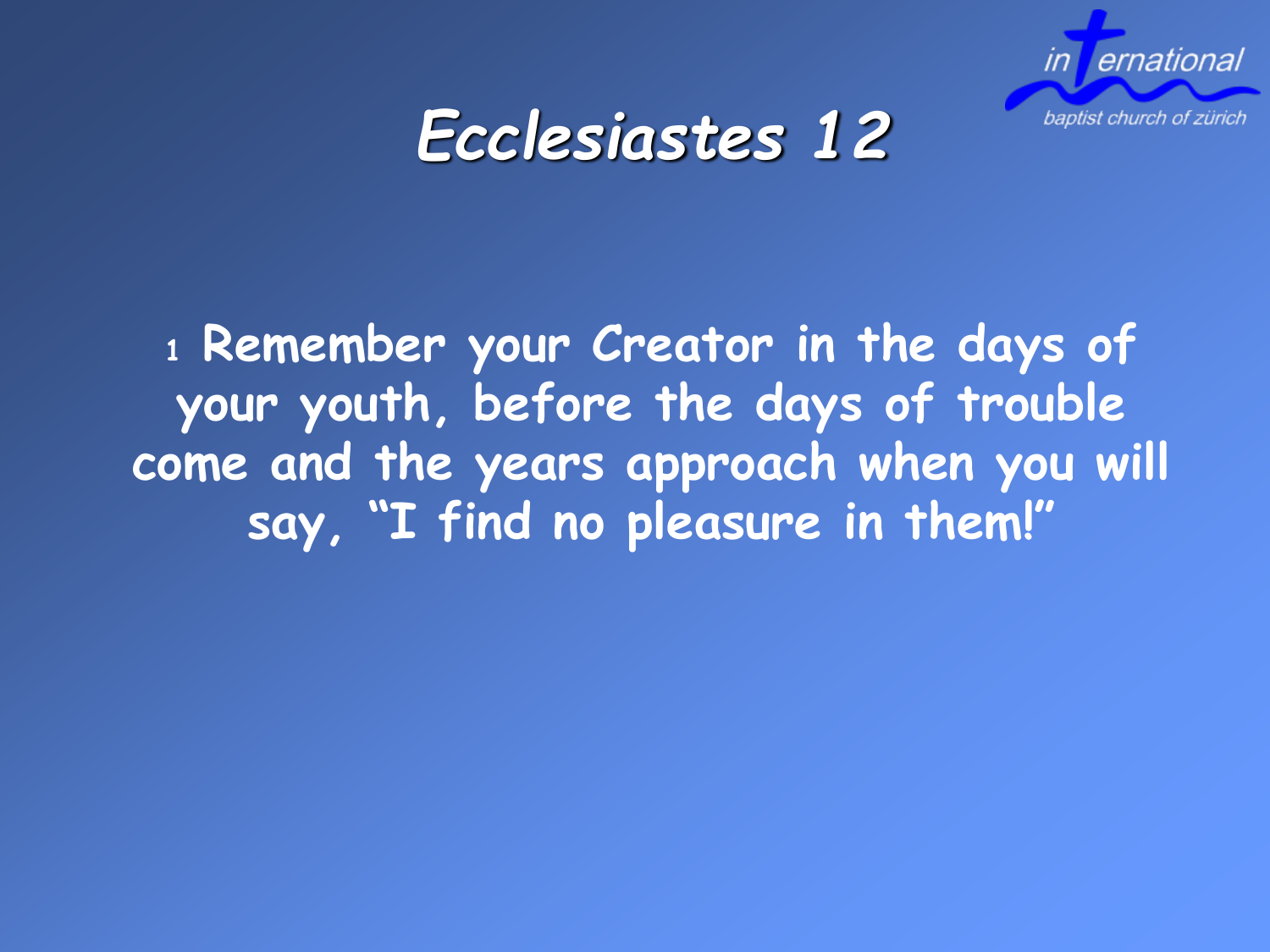

### *Ecclesiastes 12*

**<sup>13</sup> Now all has been heard; here is the conclusion of the matter:**

**Fear God and keep his commandments, for this is the duty of all mankind.**

**<sup>14</sup> For God will bring every deed into judgment, including every hidden thing, whether it is good or evil.**